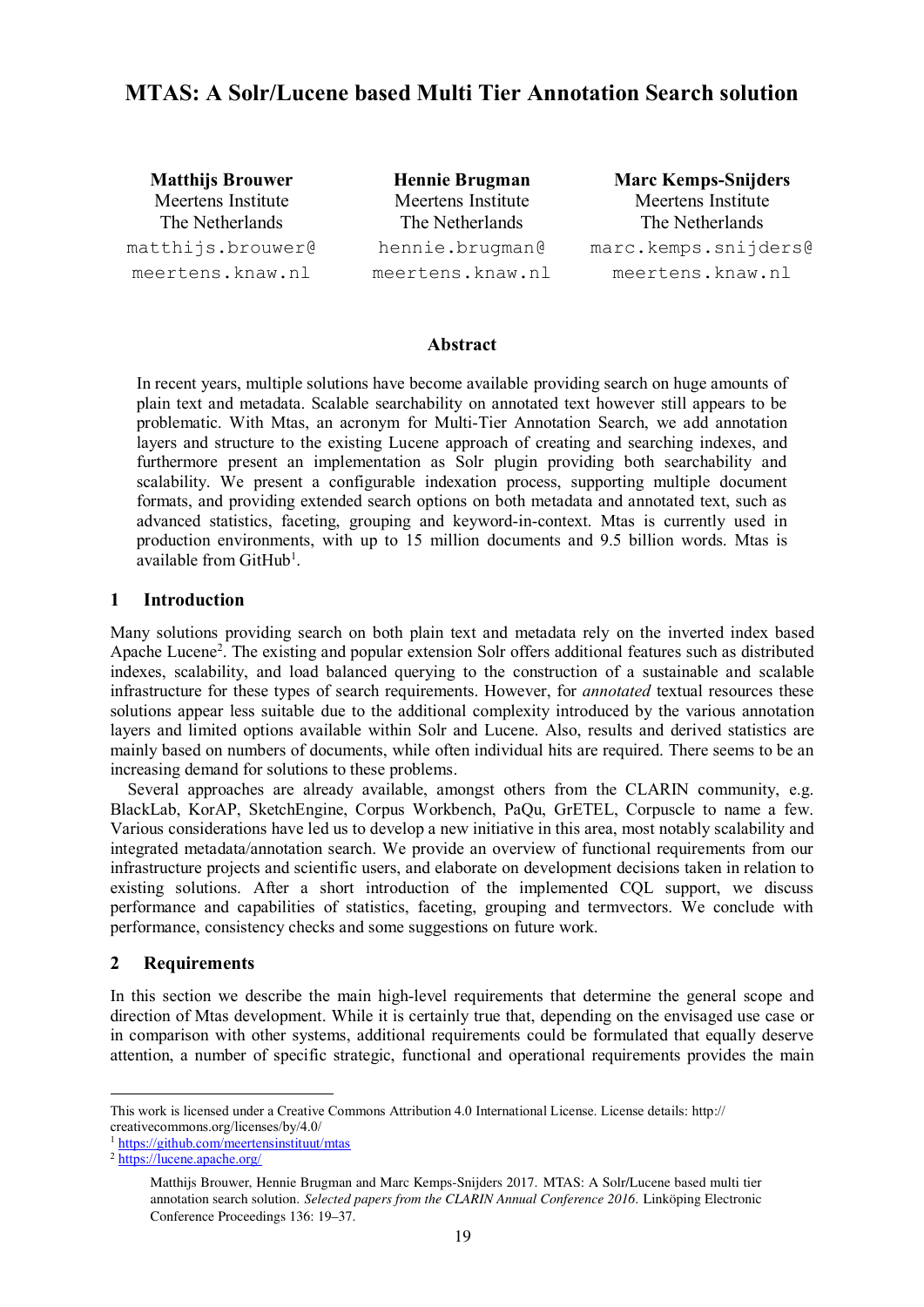foundation for our development ambitions. From a strategic perspective, multi tier annotation search represents one of the key components that supports the data management life cycle in our domain. Annotated text is essential to unlock (textual) data contents beyond the metadata level. Therefore we consider it imperative that we build up internal knowledge and experience in this area. Moreover, in order to achieve sufficient control and room for experimentation we strive for close collaboration with system providers or, if close collaboration proves impossible, investment in independent system creation. Close collaboration with researchers ensures that we invest in those functional areas that are immediately of interest to the research community we work with. Finally, our operational requirements are related to ease of deployment, testing and maintenance of the system. For example, ease of integration of new collections and the ability to quickly deploy various instances of the system for testing or production purposes are very important.

Besides the Nederlab project<sup>3</sup> (Brouwer, et al., 2014) serving as one of the primary use cases and application platforms for the system design, the development of Mtas is firmly situated in the CLARIN domain as part of the Dutch CLARIAH project. One of the major requirements therefore is the ability to include arbitrary (CMDI) metadata schemas in search processes. Considerable experience is at hand in making metadata available in metadata search processes, e.g. in the CLARIN VLO. This search domain however needs to be extended to include annotated text, containing multiple, often interdependent, annotation layers. These layers consist of normalized and spellcorrected texts, translations, lemma, part of speech (including feature lists), named entities, entity links to external knowledge bases such as DBpedia, chapters, paragraphs, sentences and other hierarchical annotations such as morphology or syntactic information. Given the myriad of annotation formats encountered in the domain, the system should be configurable to cope with a fair amount of different annotation formats.

At the level of individual annotation layers, support must be provided for multivalued attributes, differentiation between multiple set values (e.g. to cater for multiple tag sets simultaneously occurring in source documents) and full Unicode support at the value level. The system should support CQL (Corpus Query Language), possibly extended with additional features for higher order structures, such as for example hierarchies. The choice for Corpus Query Language is motivated by the fact that this is commonly used by various systems in the community, albeit with local differences in interpretation. Also, with the advances of the Federated Content Search program in CLARIN it is anticipated that Corpus Query Language will be adopted to extend the current SRU/CQL (Search/Retrieval via URL and Contextual Query Language) capabilities allowing for a more easy alignment with FCS activities.

With respect to result delivery, both (annotated) documents and keyword-in-context representations must be delivered, as well as statistical information regarding absolute and relative frequencies and hit distributions across result sets. Result set distributions must be calculated across each available metadata dimension, including time intervals, and not only over single but also multiple metadata dimensions, e.g. a distribution across both time and genre. Result sets may also be grouped according to result characteristics, such as grouping of all adjectives preceding a noun, to assist in determining collocations. Also, the system should be able to produce frequency lists across any result set and type of annotation; word forms, part of speech, named entities, etc. Finally, the system should be highly scalable, be able to work across multi-billion word corpora, be easily manageable and be freely available for use to a wide user community under an open source license 4 .

#### **2.1 Current solutions**

A choice between search engines is often a balancing act between one's requirements and depends upon one's functional scope, corpus size, available expertise or conditions of use. Several systems designed for searching annotated text structures are currently available, each with its own strengths, weaknesses and track record, e.g. BlackLab (Reynaert, et al., 2014), KorAP (Banski, et al., 2013), Corpus Workbench (Evert & Hardie, 2011), Sketch Engine (Kilgarriff, et al., 2004), PaQu (Odijk, 2015), GrETEL (Vandeghinste, et al., 2014) and Corpuscle (Meurer, 2012).

Although many of these provide partial coverage of the listed requirements, as can be seen from our findings listed in Table 1, none of them provides a balanced coverage to be immediately applicable to

 <sup>3</sup> https://www.nederlab.nl/

<sup>4</sup> https://github.com/meertensinstituut/mtas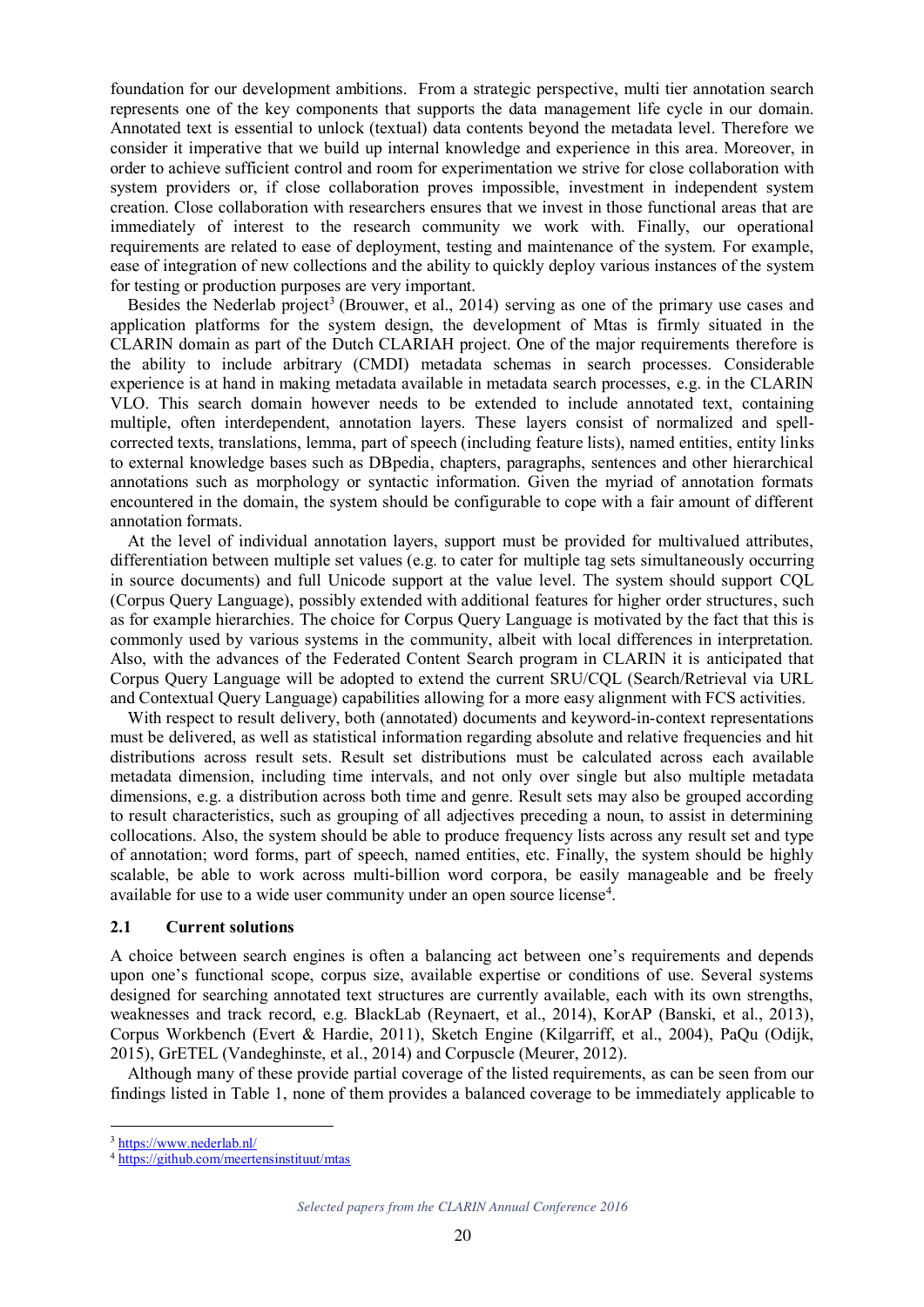our projects at hand. It thus became clear that, if any of these existing solutions were to be used, they would need to be modified to suit our needs. It should also be noted that the presented list is not considered to be exhaustive, but indicates the functional scope of the project. Other, non-functional, factors in the system choice were a preference towards a widely adopted and supported open source framework with clear design principles an active community maintaining the framework. This allows us to benefit from new insights gained and new progress made by the wider community and minimizes the risk of getting stuck in a dead-end program. Should such a framework reach its end-of-life then most likely it will be possible to secure a graceful migration path towards other systems.

As a development approach, new features were to be added using an iterative approach with short development cycles. This helps to identify risks in early stages of development and prevents overengineering. 'Gold plating' is to be avoided, focusing on only delivering those features that are relevant to the use cases and research questions at hand.

Looking at the requirements it becomes clear that the *open source* and *scalability* requirements narrow the choice to only a limited number of systems. The Corpus Workbench is considered to be nearing its end-of-life judging from the new developments at IMS. Initial tests with Neo4J indicated that, even with adjustments, for graph databases such as Neo4j, performance and scalability is expected to remain problematic: the more general graph structure prevented us to take full advantage of the sequential nature of annotated text with reasonable response times. The Corpuscle system, besides its small user community and our inability to locate the source code, is considered to a rather exotic implementation being written in Common Lisp.

The BlackLab solution, being based also on Lucene, may seem to have some resemblances with our approach, although in Mtas we choose to take a completely different approach to represent distinctive annotation layers and hierarchical structure in Lucene. However, in our initial attempts to extend the BlackLab functionality, starting with taking advantage of the advanced scalability, sharding and other options provided by Solr, such as faceting, it became clear that the underlying architecture of the system prevented us from doing so without significantly altering the underlying code base. Rather than modifying the complete code base we choose to re-implement the system in such a manner that it was interoperable with Solr from the start.

Solr/Lucene is fast, scales well, and has a large basis of users as well as developers. The latter stands in sharp contrast to several existing corpus search and management systems, for which one or few developers have the task of maintenance and further development if the system. With Solr/Lucene one gets speed and scalability almost for free which makes it an interesting option as an implementation basis. Also, we had already gained considerable experience using Solr/Lucene for metadata and plain text indexing, it ties in well with existing infrastructure components and it provides good options for scalability and large corpus maintenance through its sharding functionality. Sharding refers to the possibility to create horizontal partitions of the data. Horizontal partition is a term that originates from the database community and refers to splitting one or more tables by row. In Solr, shards have one or more replicas and each replica is a core. A core refers to a single index and associated transaction log and configuration files. In our use cases, individual collections or sub collections can be indexed into separate cores and, using the sharding features, be addressed separately or collectively.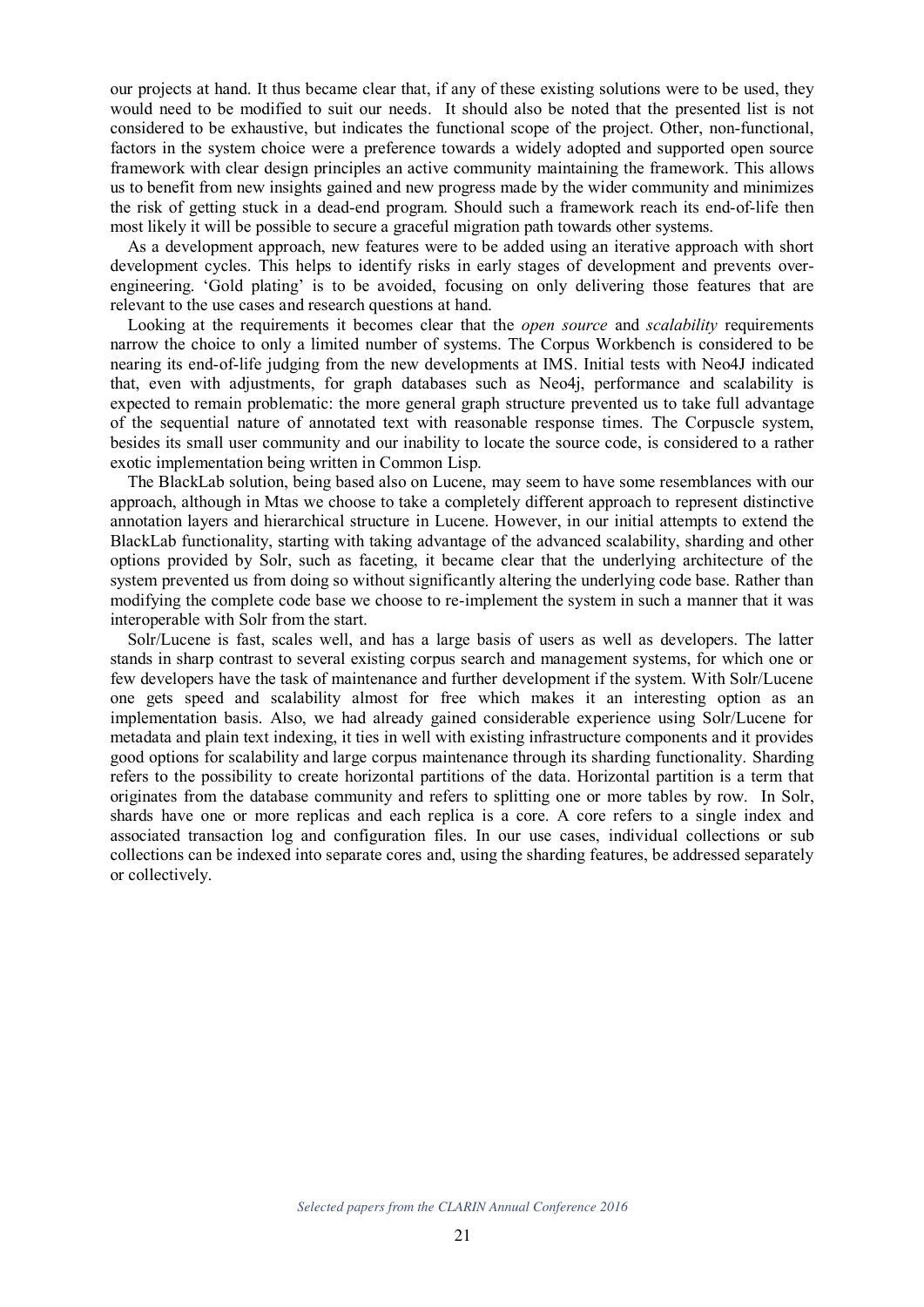|                                                 | Corpus Workbench          | Sketch Engine             | PaQu                      | <b>GrETEL</b>             | <b>BlackLab</b> | Corpuscle    | Neo4J        | Solr         | $S$ olr + Mtas |
|-------------------------------------------------|---------------------------|---------------------------|---------------------------|---------------------------|-----------------|--------------|--------------|--------------|----------------|
| Open source                                     | $\checkmark$              | ×                         | $\checkmark$              | $\gamma$                  | $\checkmark$    | $\gamma$     | $\checkmark$ | $\checkmark$ | $\checkmark$   |
| Highly scalable                                 | $\checkmark$              | $\checkmark$              | $\boldsymbol{x}$          | $\boldsymbol{\mathsf{x}}$ | $\checkmark$    | $\gamma$     | $\checkmark$ | ✓            | $\checkmark$   |
| Distributed search                              | ?                         | $\gamma$                  | $\boldsymbol{\mathsf{x}}$ | $\mathbf x$               | $\mathbf x$     | $\gamma$     | $\checkmark$ | $\checkmark$ | $\checkmark$   |
| Arbitrary (CMDI) metadata schemas               | $\pmb{\times}$            | $\boldsymbol{\mathsf{x}}$ | $\mathbf x$               | $\mathbf x$               | $\mathbf x$     | $\gamma$     | ✓            | ✓            | $\checkmark$   |
| Annotated text                                  | $\checkmark$              | $\checkmark$              | $\checkmark$              | $\checkmark$              | $\checkmark$    | $\checkmark$ | ×            | ×            | $\checkmark$   |
| - full support annotations                      | ×                         | ×                         | $\checkmark$              | $\checkmark$              | $\mathbf x$     | $\mathbf x$  | $\mathbf x$  | ×            | $\checkmark$   |
| - hierarchical structure                        | $\boldsymbol{\mathsf{x}}$ | ×                         | $\checkmark$              | $\checkmark$              | $\mathbf x$     | $\mathbf x$  | $\mathbf x$  | $\mathbf x$  | $\checkmark$   |
| - configurable mapping of input format on index | $\pmb{\times}$            | ×                         | $\boldsymbol{x}$          | $\pmb{\times}$            | ×               | $\mathbf x$  | $\mathbf x$  | ×            | $\checkmark$   |
| - support FoLiA annotation format               | ×                         | ×                         | $\checkmark$              | $\boldsymbol{\mathsf{x}}$ | $\checkmark$    | $\mathbf x$  | $\mathbf x$  | ×            | $\checkmark$   |
| - corpus query language (CQL)                   | $\checkmark$              | $\checkmark$              | $\mathbf x$               | $\pmb{\times}$            | $\checkmark$    | $\checkmark$ | $\mathbf x$  | ×            | $\checkmark$   |
| - full statistics                               | ×                         | $\gamma$                  | $\boldsymbol{\mathsf{x}}$ | $\mathbf x$               | ×               | $\mathbf x$  | $\mathbf x$  | ×            | $\checkmark$   |
| - term vectors over any result document set     | $\checkmark$              | $\checkmark$              | $\mathbf x$               | $\boldsymbol{\mathsf{x}}$ | $\mathbf x$     | $\mathbf x$  | $\mathbf x$  | $\mathbf x$  | $\checkmark$   |
| - grouping                                      | $\checkmark$              | $\checkmark$              | $\mathbf x$               | $\boldsymbol{\mathsf{x}}$ | $\checkmark$    | $\checkmark$ | ×            | ×            | $\checkmark$   |
| - faceting                                      | $\boldsymbol{\mathsf{x}}$ | ×                         | $\mathbf x$               | $\boldsymbol{\mathsf{x}}$ | $\mathbf x$     | $\mathbf x$  | $\mathbf x$  | $\mathbf x$  | $\checkmark$   |
| - keyword in context (kwic)                     | $\checkmark$              | ✓                         | $\checkmark$              | $\checkmark$              | $\checkmark$    | ✓            | ×            | ×            | $\checkmark$   |

Table 1: Overview findings native coverage of our specific requirements for several existing solutions directed towards searching annotated text and/or structures.

# **3 Extending Lucene and Solr**

Basic Lucene search functionality is based on the idea that data is grouped into documents. Each document consists of several fields and each field can have multiple values. Using this approach for metadata purposes, several values of *genre*, e.g. *fictie* and *proza*, can be associated with each document. For fields containing textual data, position information is available for each value. To this existing Lucene approach, we add annotations and structure by using prefixes to distinguish between text and different annotations. Annotations and structure are stored together with text in a separate designated type of Lucene field, thus providing simultaneous access to traditional Lucene fields for storing metadata features and Mtas enabled content. This provides a direct solution to store and search for annotations on individual words within a text, and only an adjusted tokenizer is needed to offer the correct token stream to the indexer. Ranges of words, distinct sets of words (e.g. named entities) and hierarchical relations are stored as a *payload* A payload, in Lucene terms, refers to an arbitrary array of bytes associated with a Lucene token at a certain position. Several additional extensions are used implementing different query strategies, most of them extend default Lucene methods. Our extension assumes a basic tokenization enriched with annotations on both single and multi-token levels. In most cases word level tokenization is used. It also possible to define other tokenizations, for example at the morpheme level, and in this case words will usually span multiple tokens. Table 2 provides a representation of various layers expressed in our index. Single and multi-token elements can be distinguished in the *position* column and parent hierarchy may be derived from the *parent* column. Prefixes displayed in this table are described through the configurable mapping (see 3.1).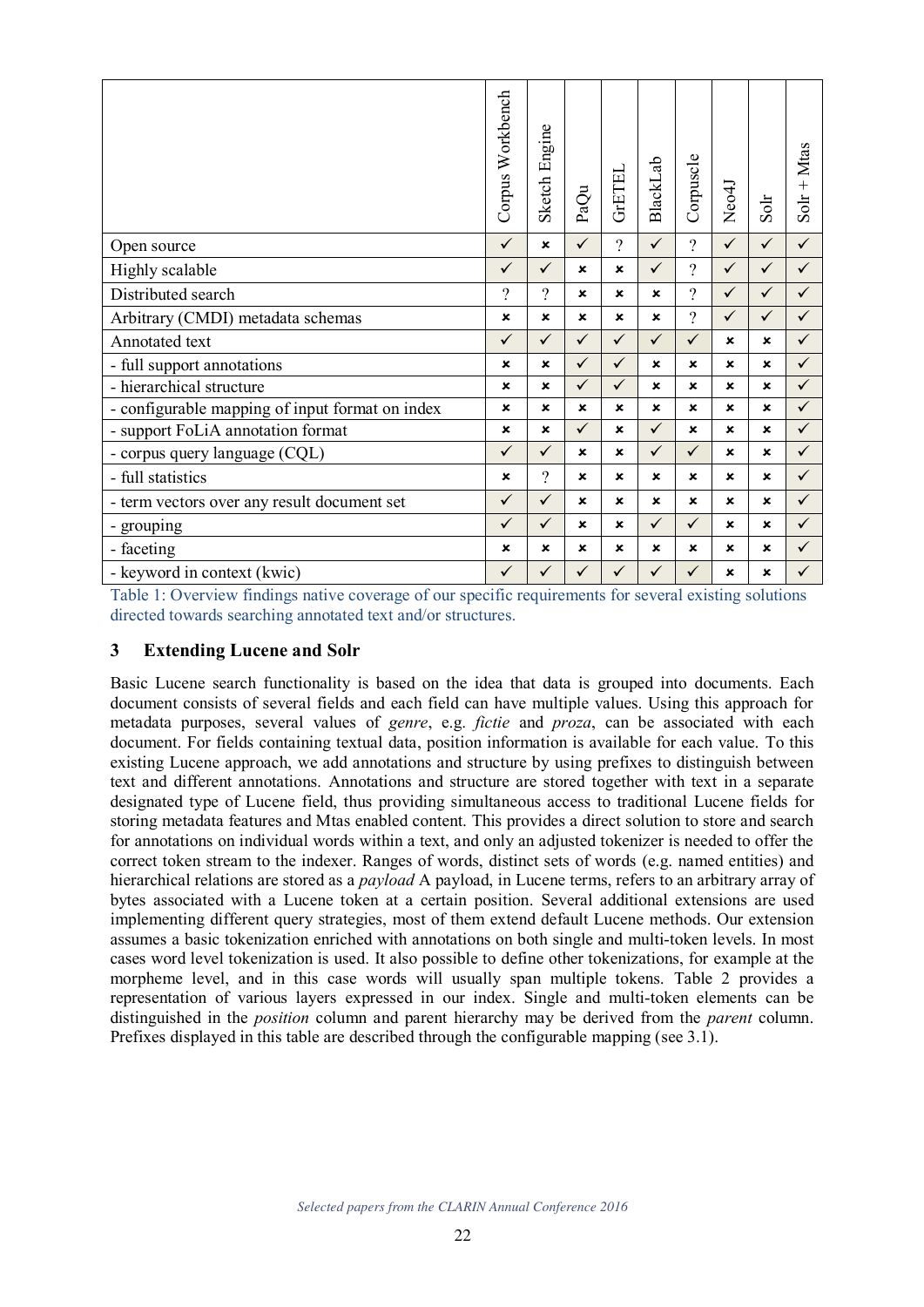| Id               |      | <b>Offset</b> |                  | <b>Position</b>  | Parent         | Payload  | <b>Prefix</b>  | <b>Postfix</b> |
|------------------|------|---------------|------------------|------------------|----------------|----------|----------------|----------------|
| 72               | 1443 | 8100          | $\mathbf{0}$     | 5                |                |          | $\bf S$        | S              |
| $\boldsymbol{0}$ | 1515 | 1536          | $\boldsymbol{0}$ |                  | 72             |          | $\mathbf{t}$   | Amsterdam      |
| 1                | 1515 | 1536          |                  | $\boldsymbol{0}$ | 72             |          | t lc           | amsterdam      |
| $\overline{2}$   | 1605 | 1616          |                  | $\boldsymbol{0}$ | $\overline{3}$ | 1.0      | feat.spectype  | deeleigen      |
| 3                | 1540 | 1668          |                  | $\boldsymbol{0}$ | 72             | 1.0      | pos            | <b>SPEC</b>    |
| $\overline{4}$   | 1674 | 1683          |                  | $\boldsymbol{0}$ | 72             |          | lemma          | Amsterdam      |
| 53               | 5458 | 5617          |                  | $\boldsymbol{0}$ | 72             | 0.885417 | chunk          | NP             |
| 56               | 6122 | 6324          |                  | $\boldsymbol{0}$ | 72             |          | entity         | loc            |
| 5                | 1808 | 1822          |                  | $\mathbf{1}$     | 72             |          | t              | is             |
| 6                | 1808 | 1822          |                  | $\mathbf{1}$     | 72             |          | t lc           | is             |
| 7                | 1894 | 1905          |                  | $\mathbf{1}$     | 10             | 0.999891 | feat.wvorm     | pv             |
| 8                | 1938 | 1949          |                  | $\mathbf{1}$     | 10             | 0.999891 | feat.pvtijd    | tgw            |
| 9                | 1984 | 1995          |                  | 1                | 10             | 0.999891 | feat.pvagr     | ev             |
| 10               | 1826 | 2037          |                  | $\mathbf{1}$     | 72             | 0.999891 | pos            | <b>WW</b>      |
| 11               | 2043 | 2052          |                  | $\mathbf{1}$     | 72             |          | lemma          | zijn           |
| 54               | 5625 | 5777          |                  | $\mathbf{1}$     | 72             | 0.993895 | chunk          | <b>VP</b>      |
|                  |      |               |                  |                  |                | .        |                |                |
| 48               | 5019 | 5105          |                  | $\boldsymbol{0}$ | 49             |          | dependency.dep |                |
| 49               | 4880 | 5120          | $\mathbf{0}$     | 1                | 72             |          | dependency     | su             |
| 47               | 4936 | 5014          |                  | 1                | 49             |          | dependency.hd  |                |
|                  |      |               |                  |                  |                | .        |                |                |
| 66               | 7550 | 7628          |                  | $\mathbf{1}$     | 68             |          | dependency.hd  |                |
| 67               | 7633 | 7714          |                  | $\overline{4}$   | 68             |          | dependency.dep |                |
| 68               | 7410 | 7729          |                  | 1, 4             | 72             |          | dependency     | predc          |
|                  |      |               |                  |                  |                | $\cdots$ |                |                |

Table 2 Sample representation of Mtas index showing offsets, positions and postfix information for various prefixes.

Lucene uses an inverted index, storing the mapping from content, such as a word, to its location in a document for quickly retrieving search results and location in a text. While the inverted index plays an important role in most search operations, especially for dealing with multiple tiers in annotations it is also necessary to use forward indexes. These play an important role in result delivery processes such as keyword-in-context, lists and grouping functionality. We currently provide three main types of forward indexes for each available document, based on position, parent id and object id. These indexes are created and updated automatically when documents are added or deleted, or when cores are merged or optimized<sup>5</sup>.

From a maintenance perspective, this approach provides the possibility to index collections separately into separate cores and simply activate new cores using Solr. Alternatively, separate cores can be merged into a single core as well. This is particularly useful when working with large data sets. One of our projects aims to make large Dutch annotated text corpora available to the scientific community. Using separate cores for the indexing process allows us to prepare these corpora in parallel and perform additional checks on metadata and content before merging or adding the new core to the set of Solr cores available for search and retrieval in the production environment.

#### **3.1 Indexing and configurable mapping**

The document indexing process itself is a complex process where the original text document is converted to a stream of tokens with possibly multiple tokens on the same position, addition of prefixes, interpretation of ranges and sets of positions as a token, assignment of unique subsequent ids

 <sup>5</sup> A special codec extending the default postings format is used. By using this codec, the required files for the forward index are automatically constructed and managed.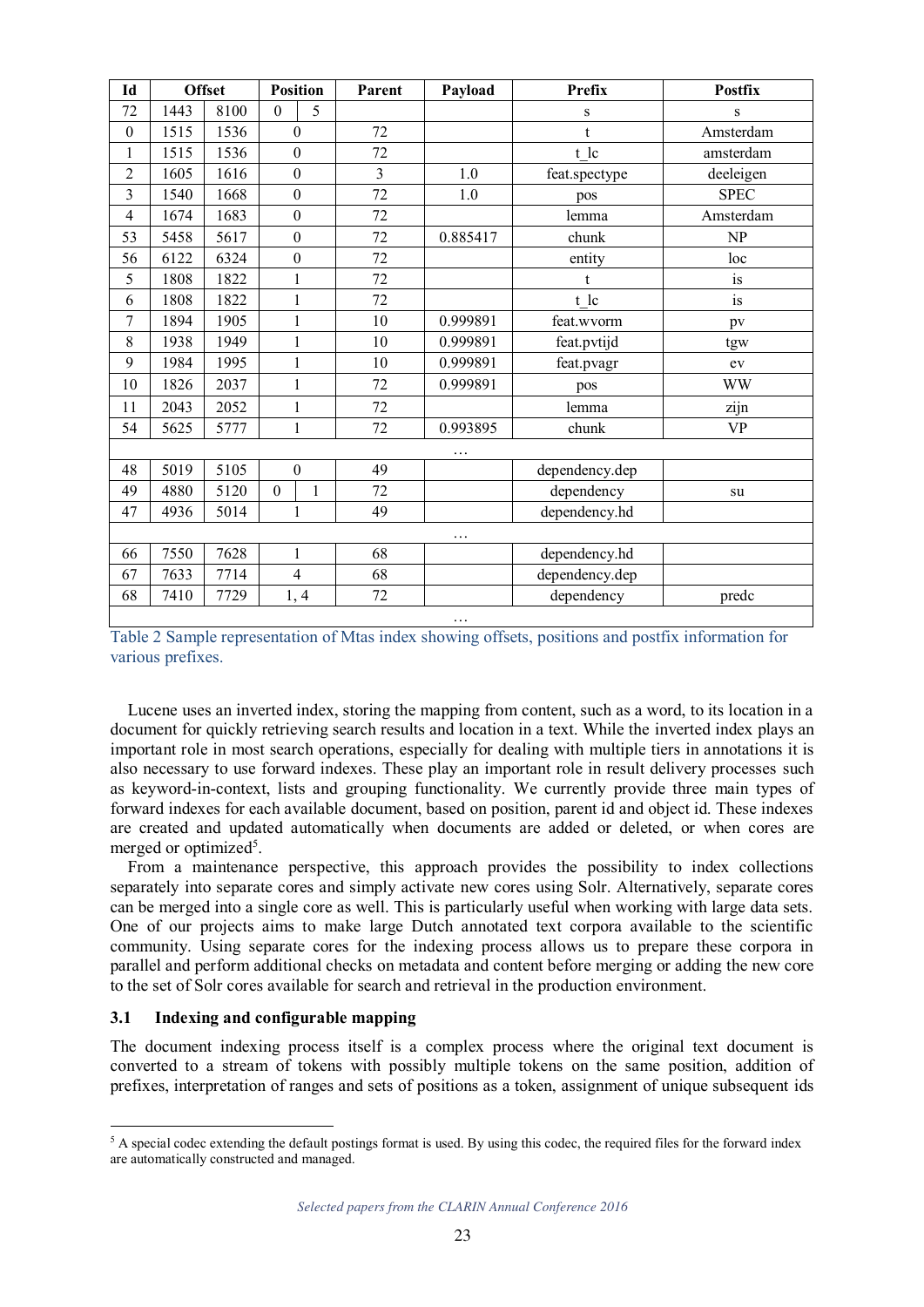to all tokens and finally the construction of individual payloads containing all the right references. Depending upon the processed annotation structures and requested search capabilities, a series of choices has to be made to index available documents. We provide a configurable tokenizer that has been tested against FoLiA, a WPL Sketch Engine like format and TEI among others. Configuration of this tokenizer can be specified in a separate file allowing search options to be adjusted and configured for specific needs. The indexer can thus be instructed to use a different indexing strategy for each individual file to be indexed. Also, the process may be instructed to differentiate between locally available files and remote ones.

The configurable tokenizer is particularly useful in situations where documents using multiple annotation formats are imported into the same index. Apart from the mapping challenges of multiple tag sets, the relevant information content that needs to be extracted from the annotated documents often occurs in different locations in the document. In our projects, by using configuration files put together to match both specific document structure and user requirements, we are also able to collect all information for more complex structures like e.g. entities, paragraphs and chunks from the documents, and include this in the token stream.

The indexer can be instructed about which configuration file to use when indexing a specific document type. In one of our current projects, this is used to index multiple annotation formats produced by different annotation services. Here, users transfer their textual documents to a personal workspace, request some processing service to work upon the document and the resulting annotated document is automatically indexed using this system. Since many of the annotation services produce different formats, this method at least provides the possibility of searching and retrieving such annotations from one uniform index. This method is also considered useful in combination with our archiving software allowing us to make the contents of the archive available not only at the metadata level, but also at the annotated content level while maintaining the flexibility to allow multiple annotation formats to be stored in our repository.

We also took direct advantage of this setup in one of our projects where three data sets were indexed with part of speech encodings from three different tag sets. Rather than using a runtime query expansion mechanism we decided to use one of the tag sets as a pivot, mapped all other tag sets onto the pivot and indexed both the original tag and pivot tag sets values in our index. Each word is thus annotated with multiple part of speech tags and in some cases, even multiple part of speech tags from the same set (e.g.  $V \rightarrow V$ -fin or V-infin).

# **4 CQL support**

Using the new approach based on prefixes and adjusted payloads, the default query parsing mechanisms of Solr and Lucene in most cases will not suffice. Our choice of query language support is furthermore largely motivated by the idea that this should match closely with current practices in the field. This reduces the learning curve for our potential end user community. This also has the practical advantage that front-end development may reuse some of the visual query construction mechanisms already available in the domain targeted at various proficiency levels (beginner, advanced, expert) of end users. Therefore, we support Corpus Query Language introduced by the Corpus Workbench. A CQL parser, based on JavaCC, has been developed mapping CQL queries onto the provided Mtas query methods. Not only does this language seem to be easily apprehensible by users with more specific search requirements, the syntax of this query language also directly matches the prefix/postfix structure we incorporated into the Mtas index structure. A query for a *word* with *part-of-speech* annotation *noun*, represented in the index as a single position token with prefix *pos* and postfix value *N*, is expressed in CQL as

[pos="N"]

while the search for a paragraph, represented in the index as a multiple position token with prefix *p*, can be performed using angular brackets

 $< p / >$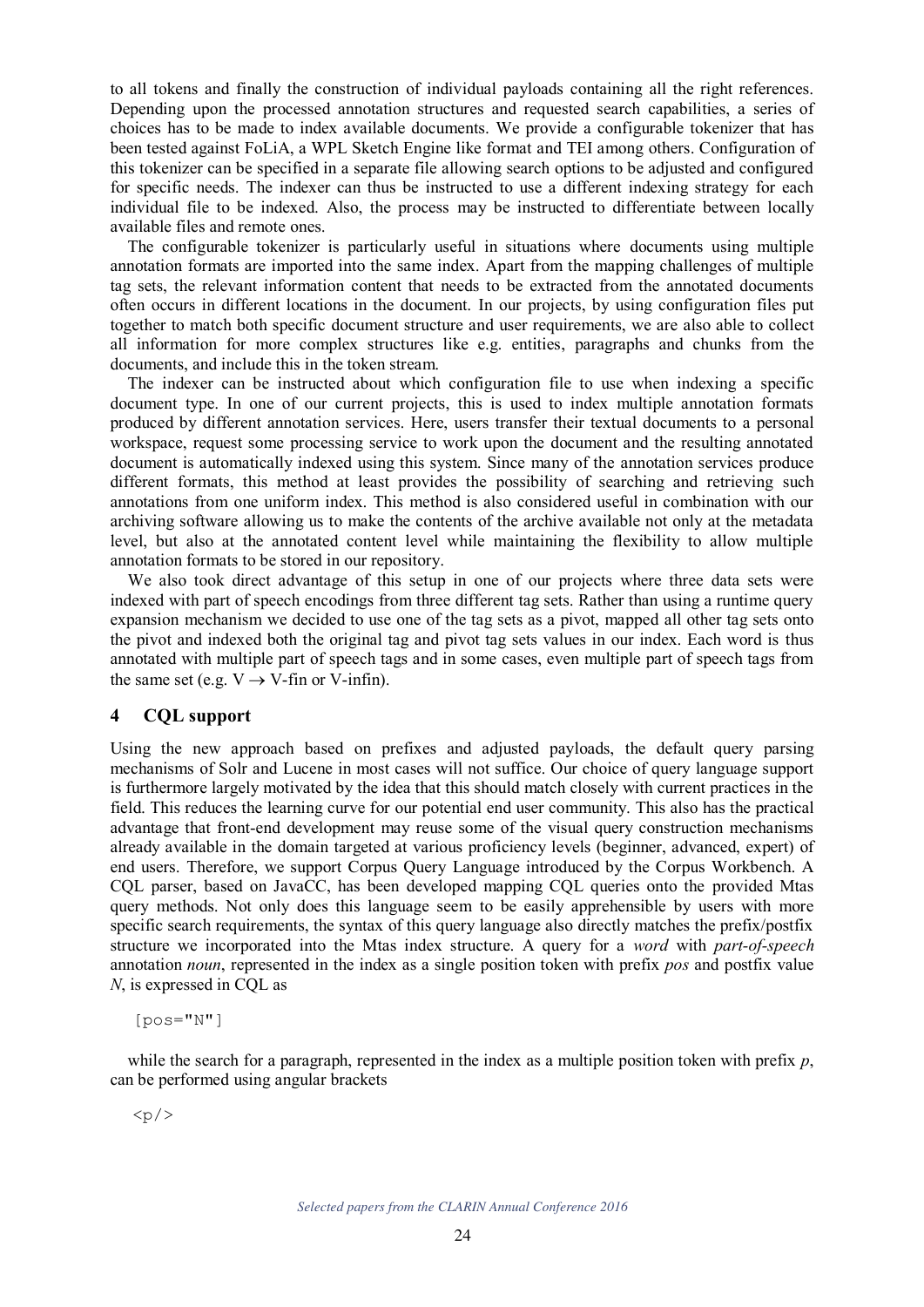The use of the and-operator  $\&$  and the or-operator  $\vert$ , together with the use of parentheses, provides advanced options for more complex conditions on single words. Multiple conditions may be lined up into sequences, a question mark can be used to mark a part as optional; multiple occurrences of the same part may be indicated with a single number or a minimum and maximum between curly brackets, e.g.

```
[pos="LID" | lemma="the"][pos="ADJ"]{0,2}[pos="N"][pos="ADJ"]([word="," | word="and"][pos="ADJ"])?[pos="N"]
```
This can be even further extended by combining these constructed conditions on words and sequences to a new condition by using *containing* or *within* operators, e.g.

<entity="loc"/> within (<s/> containing [lemma="amsterdam"])

The conventions to search for words at the beginning or end of multiple token annotations, e.g. an adjective at the start of a sentence, or a noun within three positions before the end of a paragraph, closely follow the syntax as known from other formats using this angle bracket notation.

<s>[pos="ADJ"] [pos="N"][]{0,2}</p>

By using a dash, the position of a word in the original document can be referred to, e.g. to get the first word of a document, or to query for an adjective within the first ten words

[#0] [#0-9 & pos="ADJ"]

In addition to the standard CQL constructs shown above some additional extensions were made to the allow operations that were encountered in specific use cases under consideration while developing Mtas. One feature that was introduced is the ability to request the full prefix list from the system. Although not directly expressed in CQL, it is highly useful to be able to automatically extract this list given that the underlying index may contain arbitrary prefixes depending on the configuration settings while indexing. This list also distinguishes between single and multiple positions allowing to adjust any CQL query accordingly.

The not operator is supported by specifying an exclamation mark in front of the prefix

[!pos="ADJ"]

Many CQL implementations allow the user to put a word between double quotes as a short hand notation for querying for a single word using the bracket notation. However, since Mtas offers the user full freedom in choosing prefixes to distinguish the different annotation layers, such a notation would be ambiguous without defining the default prefix to apply for such requests. Therefore, requests like the following only can be formed when such a default prefix is provided

"the" [pos="ADJ"]?[pos="N"]

Furthermore, the multitude of annotation layers may result in queries not matching some results because of annotations unknown to the user. For example, some texts may contain anchors, indicators of some event occurring after the first and before the second word, that would for the following two examples cause the second query to have matches that a user unfamiliar with these anchors would have expected also to match the first query

```
[pos="ADJ"] [pos="N"] 
[pos="ADJ"]<anchor/>?[pos="N"]
```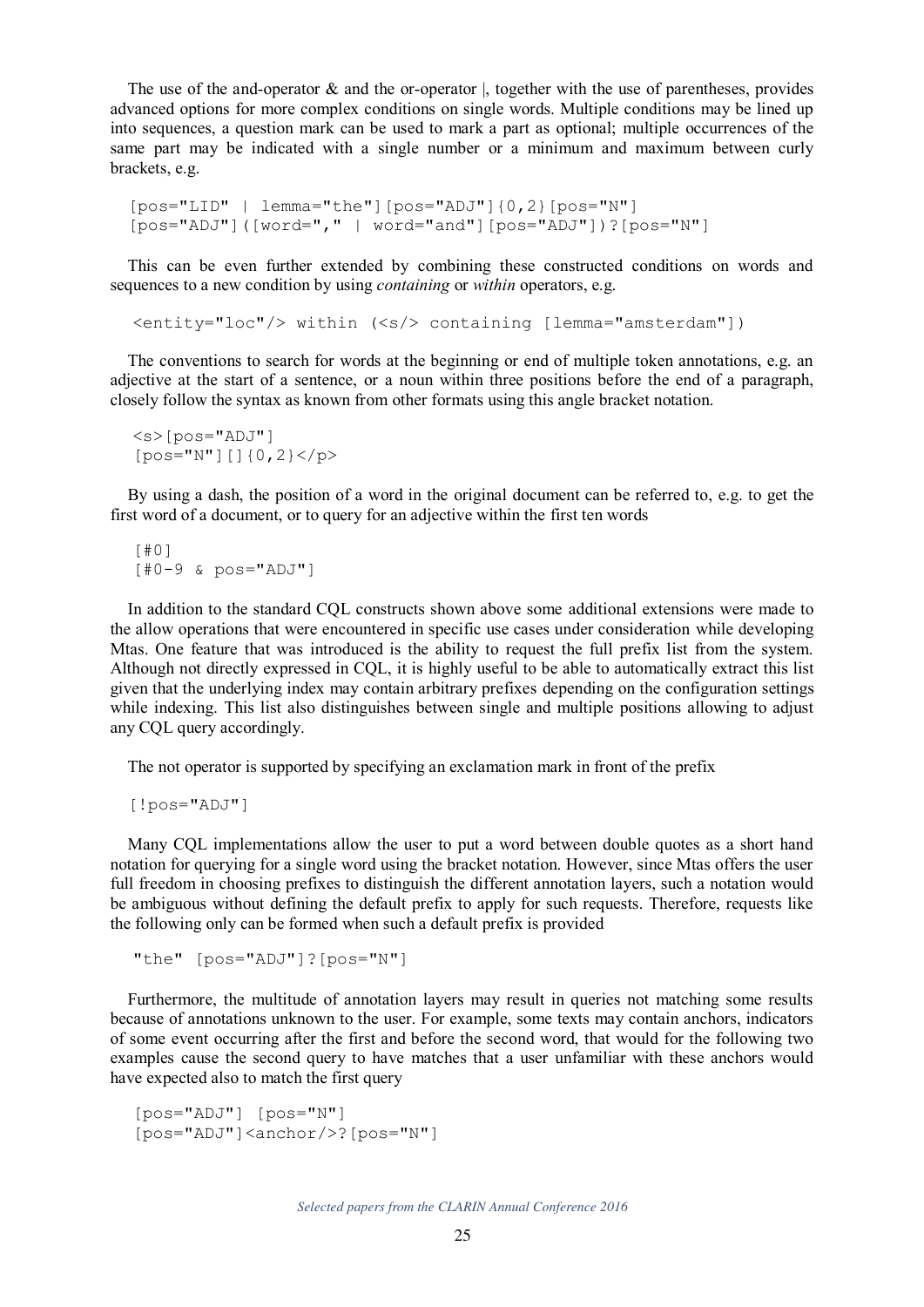To overcome this problem, an optional *ignore query* can be provided together with each CQL expression, to define everything that should be ignored when searching for sequences and recurrences. By describing the anchor in such an ignore query, the first of the two expressions will now match exactly the same expressions as the latter.

In some of our use cases, the use of a lexicon service to expand queries was required. Instead of defining an explicit value between double quotes, we therefore allow the use of a variable as postfix within the condition of a single position token, where a list of possible values for this variable should be always provided, e.g.

[pos="ADJ"][lemma=\$1]

where \$1 will be replaced with items from a list, e.g.: { "horse", " $\text{row"}$ }

Although many of the basic queries for annotated texts seem to be covered by our implementation of CQL, especially more complex queries involving syntactic phenomena, such as dependencies, are expected to demand additional query language features to be able to take full advantage of the capabilities of the index.

### **5 Result delivery**

One of the primary use cases for the system, the Nederlab project, currently provides access, both in terms of metadata and annotated text, to over 15 million items for search and analysis as specified in Table 3. Collections are added and updated regularly by adding new cores, replacing cores and/or merging new cores with existing ones. Currently, the data is divided over 23 separate cores. The Nederlab underlying hardware platform is a Dell PowerEdge R730 - Xeon E5 - 2630L v3 (1.8GHz) - 8 x 16 GB - 2 x 2 TB HDD with 67 GB of the available 128 GB memory assigned to Solr.

|                 | <b>Total</b> | Mean    | Min   | Max             |
|-----------------|--------------|---------|-------|-----------------|
| Solr index size | 1,146 G      | 49.8 G  | 268 k | $163 \text{ G}$ |
| Solr documents  | 15,859,099   | 689,526 | -201  | 3,616,544       |

Table 3: Size and content of the Solr index consisting of 23 separate cores within the Nederlab project (January 2017).

|             | <b>Total</b>   | Mean  | Min | Max        |
|-------------|----------------|-------|-----|------------|
| Words       | 9,584,448,067  | 654   |     | 3,537,883  |
| Annotations | 36,486,292,912 | 2,488 |     | 23,589,831 |

Table 4: Number of available words and annotations for the 14,663,457 documents containing annotated text (January 2017).

For 14,663,457 of these documents, as described in Table 4, annotated text varying in size from 1 to over 3.5 million words is included. The remaining part of the 15,859,099 documents mentioned in Table 3 concerns descriptions of persons, volumes and other items for which only metadata is available.

On querying the index,

Solr allows to filter documents with conditions on metadata in regular fields. By providing a parser plugin, this filtering is extended with the possibility to use CQL conditions on annotated text within reasonable time. Searching for all 1,944,167 documents containing an adjective followed by a noun<sup>6</sup> takes less than 4 seconds, searching for the 161.734 documents with a sentence containing both the word *amsterdam* and the word *rotterdam* takes 6 seconds. Additional restrictions on metadata only reduces the number of potential hits, and therefore result in faster search results.

Many of the features described below have been integrated into the working environment of one of our main infrastructure projects where the translation of statistical information to a user-friendly representation for the end user is performed using pie charts, time line views and other visualization methods. Notice that, although we tried to use both illustrative and realistic examples, the quality of the provided annotations in part of the resources is not quite up to standard, which may sometimes lead to unexpected results.

<sup>6</sup> Only 2.217.779 documents contain text with part of speech annotation.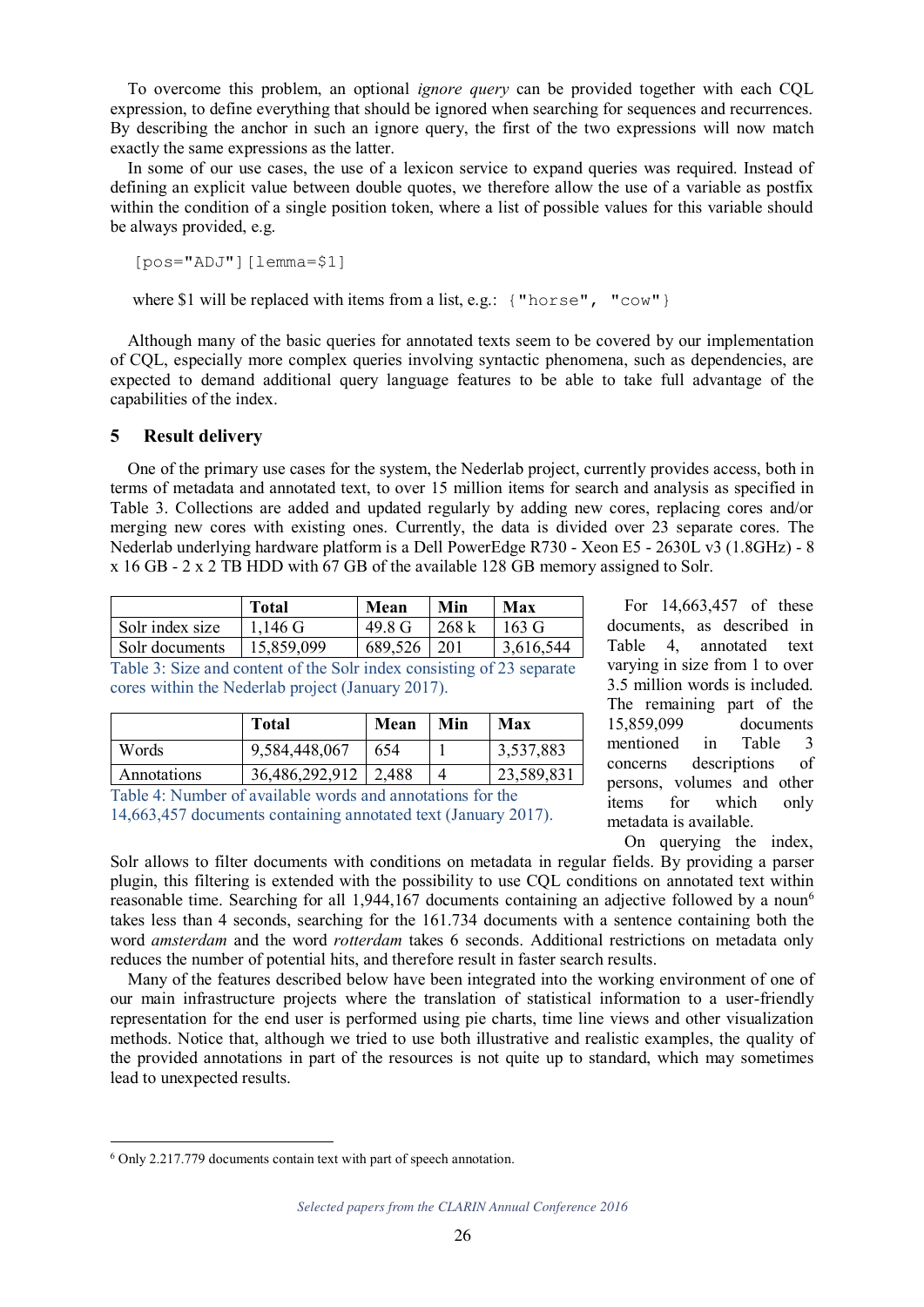# **5.1 Statistics**

Whereas Solr only produces statistics on the number of documents, additional methods had to be implemented to produce, within the (filtered) set of documents, statistics on the number of words and the number of hits for specific CQL queries. Furthermore, computing statistics on the composition of these numbers within documents should be possible, e.g. statistics on the number of hits for a CQL query divided by the total number of words within each document.

| Number of documents | 138,152             | Geometric mean      | 0.16290333781014   |
|---------------------|---------------------|---------------------|--------------------|
| Sum                 | 23894.977875106     | Variance            | 0.002695471072453  |
| Mean                | 0.17296150526309    | Population variance | 0.0026954515615442 |
| Sum of squares      | 4505.2933656369     | Standard deviation  | 0.051917926311179  |
| Sum of logs         | -250690.38070139    | Median              | 0.17269981462327   |
| Maximum             | 0.45167923235093    | <b>Skewness</b>     | 0.0043594322359785 |
| Minimum             | 0.00070521861777151 | Kurtosis            | 0.59294319460155   |
| Quadratic mean      | 0.18058553060646    |                     |                    |

Table 5: Statistics for the number of adjectives followed by a noun divided by the number of nouns within all documents containing an adjective followed by a noun, and with at least 2000 words, computed in 53 seconds.



Figure 1: Frequency distribution for the number of adjectives followed by a noun divided by the number of nouns within all documents containing an adjective followed by a noun, and with at least 2000 words, computed in 56 seconds.

As illustrated in Table 5, several statistical properties can be computed, where more advanced items like *median*, *skewness*, and *kurtosis* tend to require more time, since not only a few aggregations but all individual values on document level have to be collected from the participating cores.

Besides these properties, also frequency distributions can be retrieved that can be used to create a graphical representation of the distribution of the studied value. Figure 1 demonstrates such a distribution for the example described in Table 5.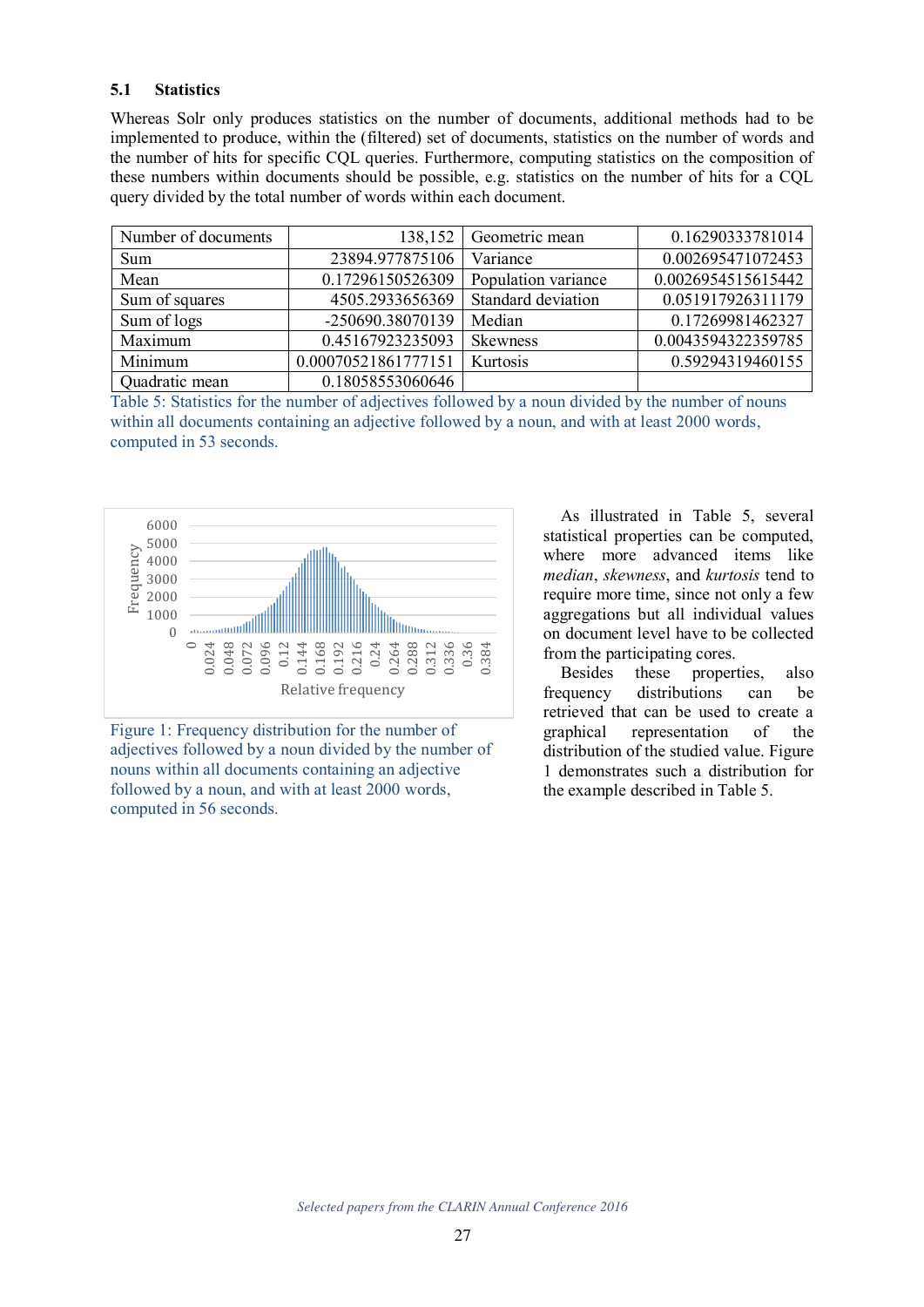#### **5.2 Faceting**

Taking advantage of the available metadata, statistics can be computed for each occurring value of one or multiple metadata fields. This basically extends the available Solr options for faceting with the previously described statistical extensions.

Again, the mean number of adjectives followed by a noun divided by the number of nouns is computed, but now for all documents within a decade. In Figure 2 this mean value is plotted for each decade between 1270 and 2010 for all documents containing at least one noun.



Figure 3: The distribution of the number of adjectives followed by a noun divided by the number of nouns. The mean value computed over all documents with size within the same range of size 100 is plotted against all 100 adjoining ranges of document sizes between 0 and 10,000 for all documents containing at least one adjective followed by a noun.



Figure 2: The distribution of the number of adjectives followed by a noun divided by the number of nouns: the mean value computed over all documents with publication year within the same decade is plotted against all 74 adjoining decades between 1270 and 2010 for all documents containing at least one noun.

Besides based on classic metadata fields like year of publication, faceting can also be based on the number of words per document, which is directly derived from the annotated text during indexing. This is illustrated in Figure 3, where instead of using decades, the values found are grouped by and plotted against number of words.

Also, more advanced statistics are available, e.g. the standard deviation as a measure of spread around the mean value as has been illustrated in Figure 4.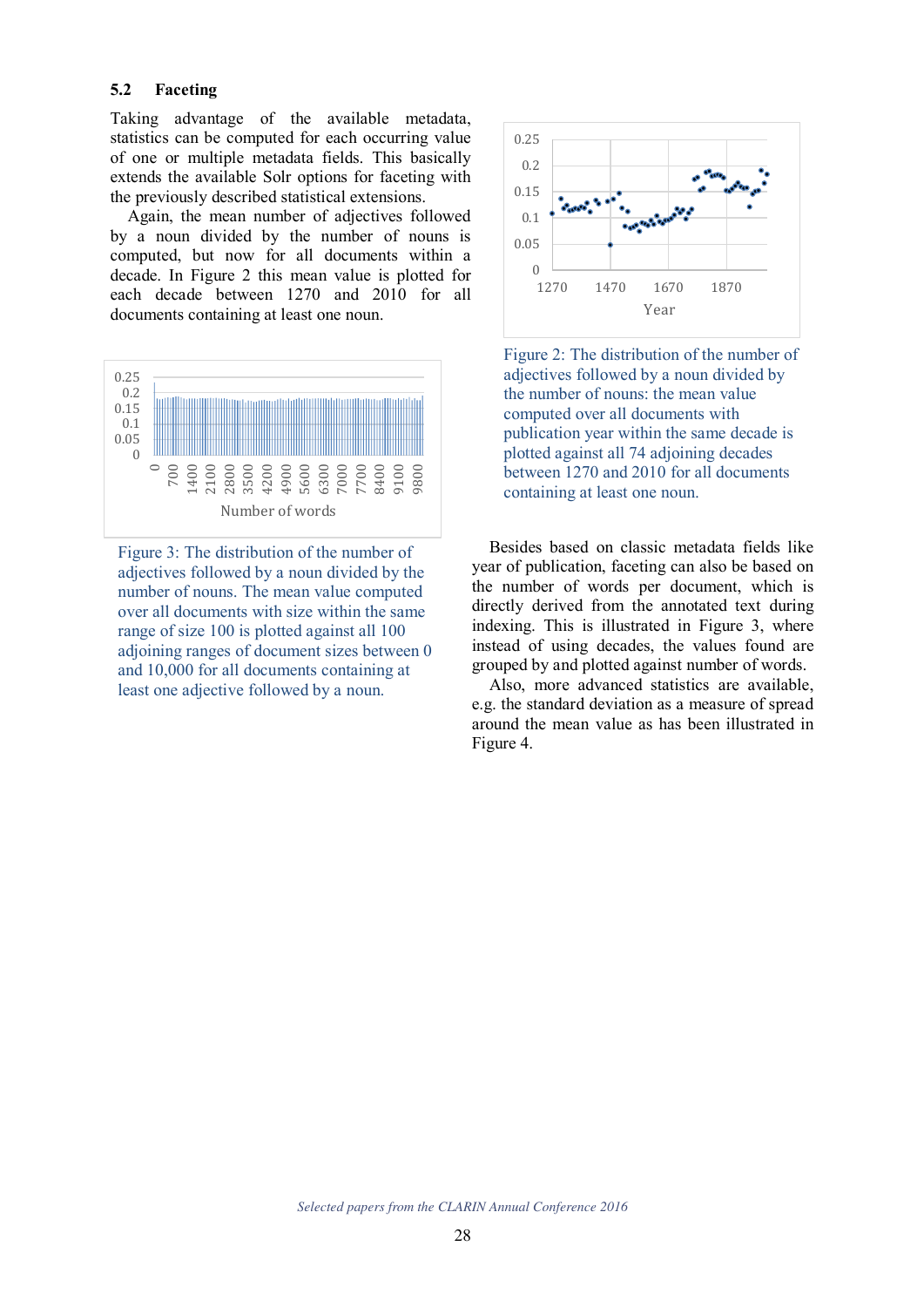

Figure 4: The distribution of the number of adjectives followed by a noun divided by the number of nouns. The mean value and standard deviation computed over all documents within the same genre is plotted for all genres, sorted ascending by mean value, for all documents containing at least one noun.

Finally, in Figure 5 the evolution of the distribution for the mean sentence length of documents within a decade is plotted, illustrating the possibility to study statistics over multiple dimensions.



Figure 5: Evolution over time of the distribution for the mean sentence length of documents within a decade; Distribution is plotted for all documents containing at least one sentence and published in or after 1650, necessary data computed in 198 seconds.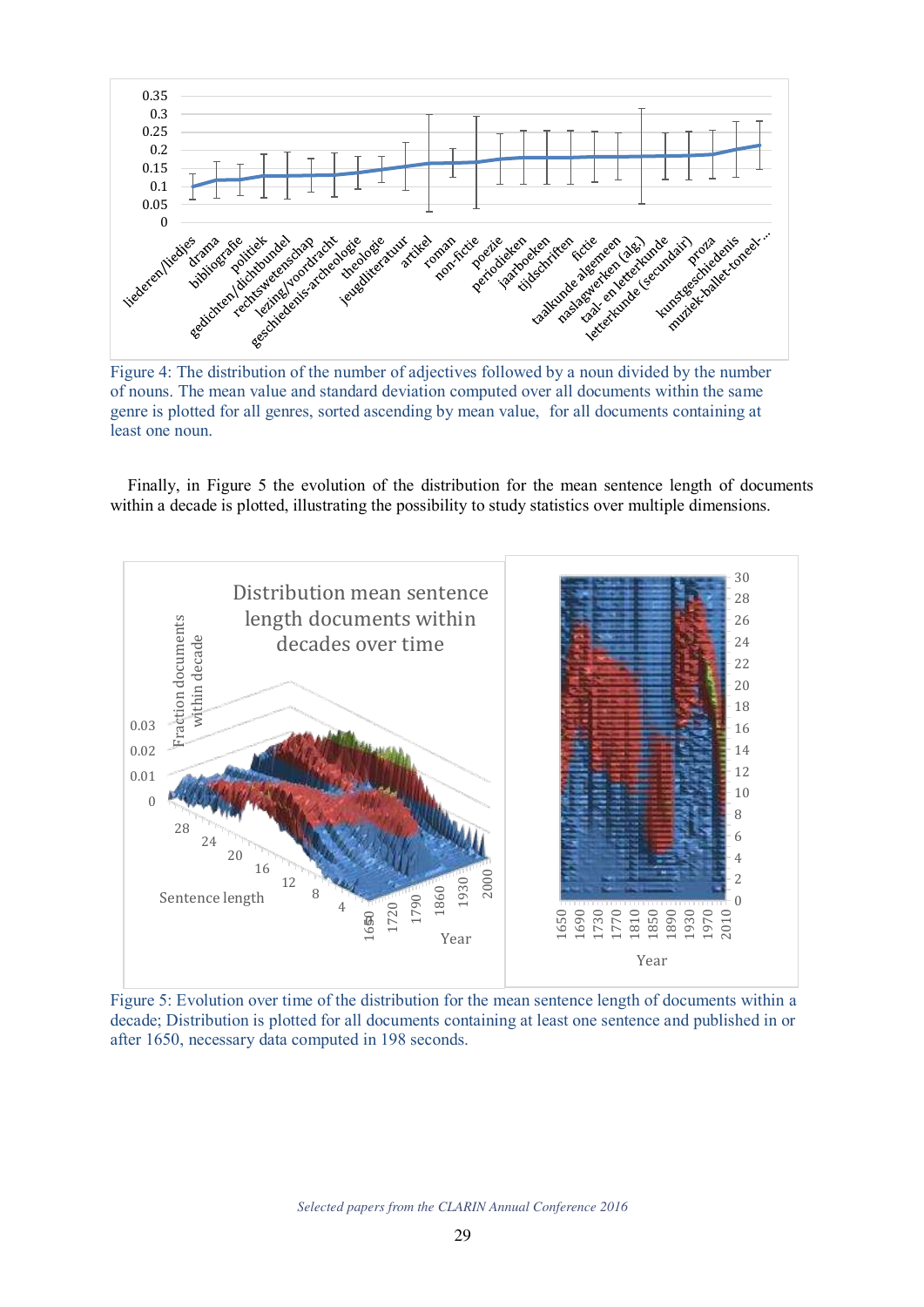#### **5.3 Grouping**

The previously presented possibilities of faceting can be seen as statistically grouping results based on metadata. Grouping of query results based on one or multiple annotation layers on the other hand produces lists of occurring values with number of occurrences and documents, sorted by frequency in descending order. These type of queries can be computationally quite expensive, especially for queries with large numbers of hits and also large numbers of distinct associated values for the annotation layer(s).

When grouping the occurring part-of-speech annotations associated with a query for the words *de* or *het*, the number of hits is large: 459,302,283 in 15,859,099 documents. However, there are only ten distinct associated values for the part-of-speech annotation layer, therefore performing this grouping is still possible within reasonable time. The result is illustrated in Figure 6 with, due to the large range, frequencies plotted on a logarithmic scale for each of the occurring values.

On grouping the occurring terms for adjectives followed by lemma *liefde* and for adjectives followed by lemma *haat*, the number of distinct



Figure 6: Number of occurrences and documents by grouping a query on "de" or "het" on the associated part-of-speech over all documents, computed in 209 seconds.

associated values for the occurring terms, 7,400 and 2,605, is much higher. But, since the numbers of hits, 86,973 and 10,381, are substantially lower, performing such a grouping can still be performed within reasonable time. The result, the most frequent adjectives for lemma's *liefde* and *haat*, are listed in Table 6 and Table 7

| $ADJ + "liefde"$ | documents | hits  |
|------------------|-----------|-------|
| grote            | 2,539     | 3,115 |
| zyne             | 901       | 1,968 |
| eene             | 1,213     | 1,867 |
| vol              | 1,454     | 1,798 |
| ware             | 1,337     | 1,749 |
| myne             | 617       | 1,586 |
| groote           | 1,182     | 1,504 |
| christelijke     | 991       | 1,385 |
| eeuwige          | 899       | 1,375 |
| oude             | 1,038     | 1,166 |

Table 6: Grouping of the occurring terms for the 86,973 adjectives followed by lemma "liefde". Computing the 7,400 unique values took 295 seconds, the 10 most frequent values are listed together with number of hits and documents.

| $ADJ + "haat"$ | documents | hits |
|----------------|-----------|------|
| vol            | 333       | 363  |
| eeuwige        | 46        | 237  |
| algemeenen     | 211       | 234  |
| blinde         | 166       | 175  |
| felle          | 149       | 160  |
| diepe          | 122       | 133  |
| fellen         | 117       | 128  |
| doodelijken    | 115       | 121  |
| onderlinge     | 105       | 115  |
| ouden          | 100       | 113  |

Table 7: Grouping of the occurring terms for the 10,381 adjectives followed by lemma "haat". Computing the 2,605 unique values took 181 seconds, the 10 most frequent values are listed together with number of hits and documents.

Taking advantage of the full possibilities offered by CQL, grouping can be used to retrieve more complex results, e.g. all person or location entities occurring within sentences containing the word *rembrandt*, as listed in Table 8 and Table 9. Notice the multiple token results in the list of person entities.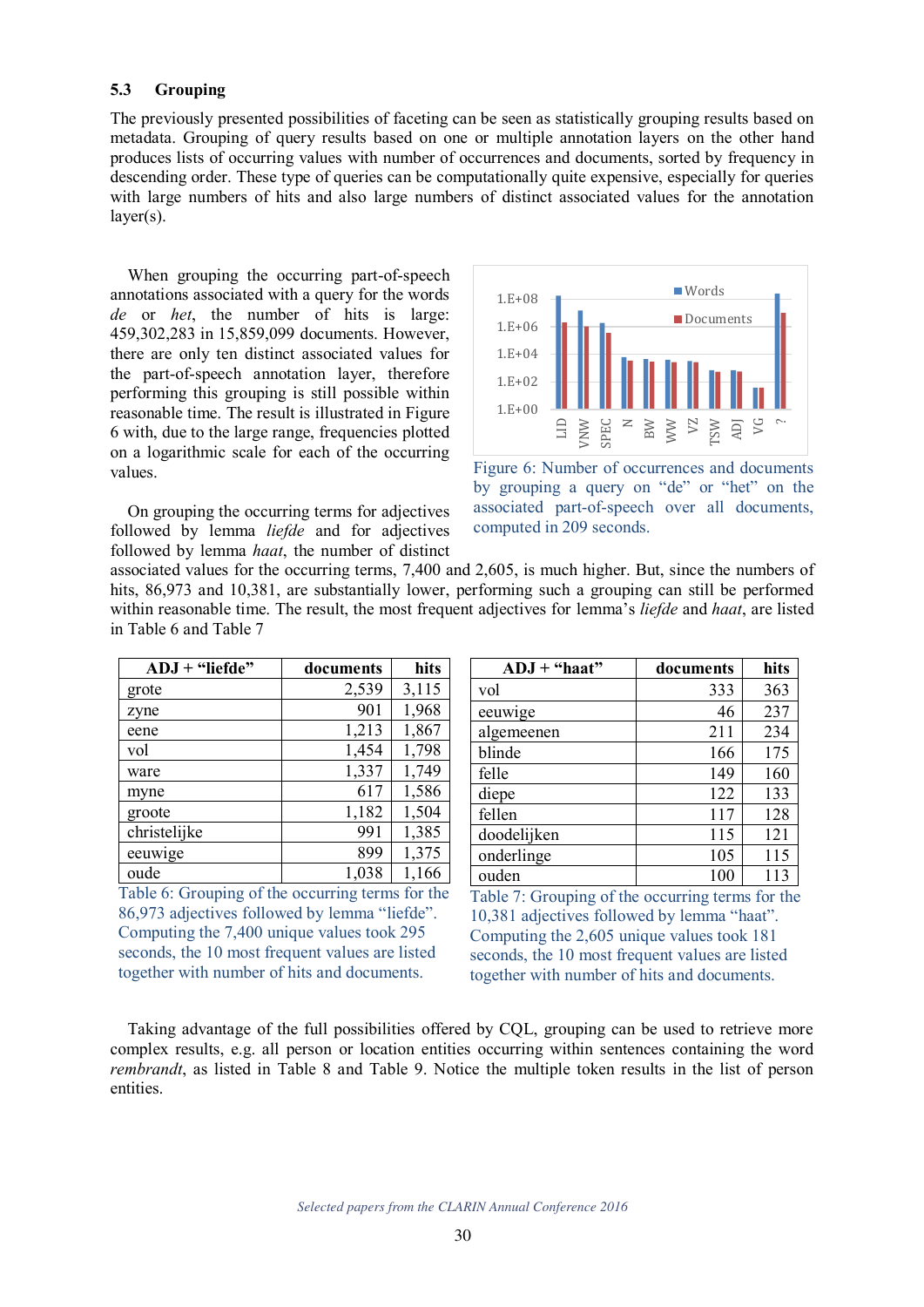|               | documents | hits   |
|---------------|-----------|--------|
| rembrandt     | 3,475     | 15,009 |
| rubens        | 354       | 506    |
| van den       | 178       | 274    |
| van gogh      | 173       | 206    |
| vermeer       | 147       | 192    |
| jan steen     | 130       | 156    |
| van der helst | 86        | 152    |
| saskia        | 69        | 148    |
| hals          | 83        | 144    |
| shakespeare   | 100       | 138    |

|             | documents | hits |
|-------------|-----------|------|
| amsterdam   | 407       | 696  |
| nederlandse | 153       | 216  |
| nederland   | 143       | 178  |
| nachtwacht  | 122       | 170  |
| holland     | 96        | 132  |
| leiden      | 82        | 125  |
| un          | 61        | 122  |
| land        | 96        | 118  |
| rijn        | 92        | 118  |
| hollandse   | 69        | 92   |

Table 8: The 10 most frequent person entities

within sentences containing Rembrandt, computed in 65 seconds.

Table 9: The 10 most frequent location entities within sentences containing Rembrandt, computed in 77 seconds.

Finally, grouping does not need to be restricted to a single layer of annotation, as can be seen when grouping on term, part-of-speech, and form for all occurrences of the lemma *zijn*. The 5 most frequent combinations occurring in documents from 1800 are listed in Table 10.

| term  | <b>pos</b> | tense   | form | documents | hits   |
|-------|------------|---------|------|-----------|--------|
| 1S    | WW         | present | DV   | 913       | 77,542 |
| was   | WW         | past    | pv   | 665       | 44,558 |
| zijn  | WW         | present | pv   | 251       | 24,159 |
| zijne | VNW        | ۰       | ۰    | 198       | 20,546 |
| waren | WW         | past    | DV   | 456       | 14,794 |

Table 10: The 5 most frequent combinations of term, part-of-speech and form when grouping for occurrences of the lemma zijn in documents from 1800, computed in 29 seconds.

### **5.4 Termvector**

A commonly requested feature for information retrieval systems working on text corpora is the ability to extract term lists from retrieved result sets. Our solution is capable of delivering termvectors on any of the annotation layers available in the index (words, lemmas, part of speech, named entities or otherwise) and, combined with the statistical features described above, deliver information on the distribution characteristics in the result set. The list of terms can be sorted on term or frequency, where the latter is more computationally expensive and complex when retrieving results over multiple cores, and can be restricted by a regular expression and/or a user defined set of words.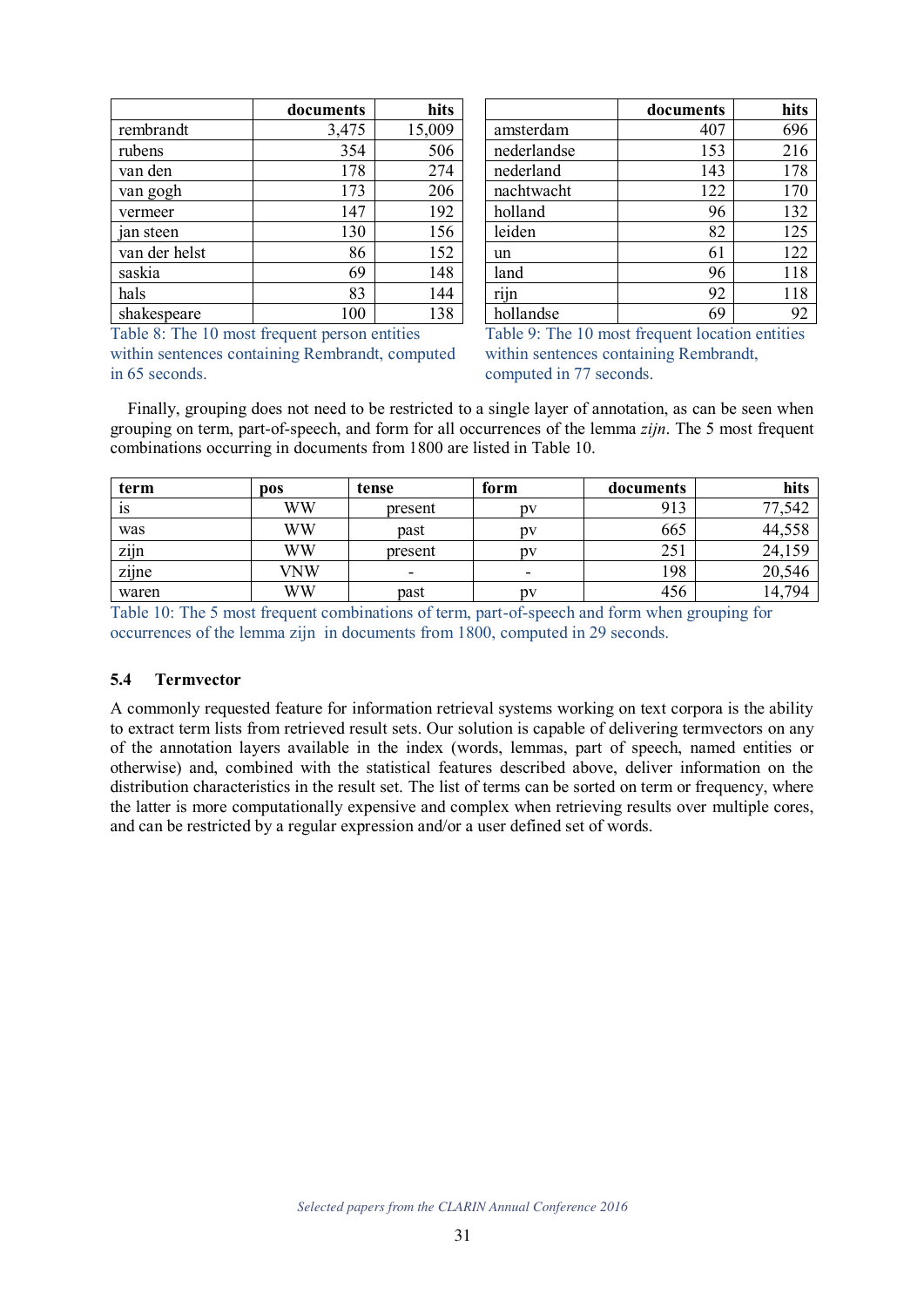|             | Documents | Total      | Mean | Median | Max   | Mean                      | Median | deviation<br>Std. | Kurtosis | Skewness |
|-------------|-----------|------------|------|--------|-------|---------------------------|--------|-------------------|----------|----------|
| <b>Term</b> |           | Frequency  |      |        |       | <b>Relative frequency</b> |        |                   |          |          |
| welke       | 4,170,151 | 12,242,628 | 2.94 |        | 3,996 | 0.0032                    | 0.0021 | 0.0046            | 223.4    | 10.9     |
| zijne       | 2,628,115 | 7,541,324  | 2.87 | 1      | 4,523 | 0.0030                    | 0.0020 | 0.0036            | 56.1     | 5.29     |
| hunne       | 2,291,385 | 5,237,717  | 2.29 | 1      | 3,994 | 0.0025                    | 0.0016 | 0.0031            | 63.8     | 5.53     |
| goede       | 2,268,787 | 4,081,615  | 1.80 | 1      | 1,318 | 0.0027                    | 0.0015 | 0.0043            | 709.2    | 14.2     |
| einde       | 1,954,052 | 3,351,655  | 1.72 |        | 893   | 0.0021                    | 0.0012 | 0.0031            | 4932     | 27.3     |

Table 11: List of the 5 most frequent terms containing 5 letters and ending with e for all 14,663,457 documents. Besides the number of documents, and further statistics on the frequency, also statistics on the relative frequency within the documents are computed in 172 seconds.

Computing data for the list in Table 11, describing the most frequent terms containing 5 letters and ending with -*e* for all documents in all participating cores, took less than 3 minutes. Besides the number of documents, statistics on both frequency and relative frequency are included. The total length of the termvector, describing the total number of matching terms, is not computed by default, since this potentially is a very heavy operation.

# **5.5 Document**

Although computing the full termvector over a set of documents can be quite expensive, as noted in the previous section, this type of computation is less excessive when only a single document is involved. In Table 12, the frequency distribution for a Dutch translation of the bible is illustrated, together with the ten most frequent terms for this document. Computing these results took approximately 6 seconds.



Table 12: Frequency distribution for a single document: the frequency distribution for a Dutch bible translation is computed within 6 seconds; the total number of words and total number of unique words together with the 10 most frequent terms are listed and the distribution of the frequency of occurrence is plotted, demonstrating behaviour as predicted by Zipf's law.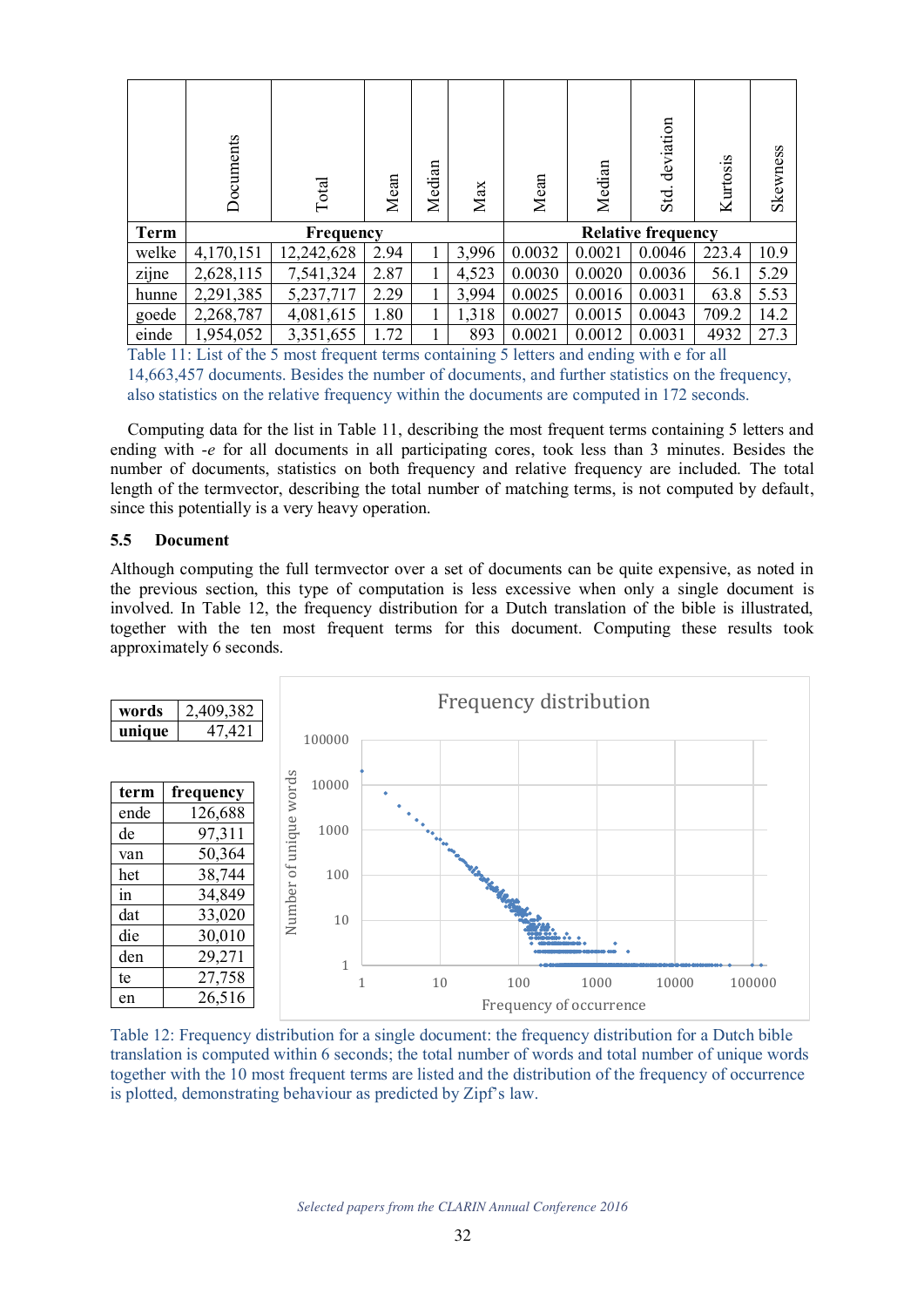### **5.6 Keyword-in-context (kwic)**

Using Mtas as a plugin, the default presentation of results from Solr, providing (part of) the list of matching documents and listing stored values for all or limited set of fields is extended by providing the option to list a set of matches to one or multiple CQL queries. This keyword-in-context like functionality provides the user with the option to investigate specified annotations on or around the location of hits within the annotated text. This includes multipleposition tokens, positions and hierarchical structure, as can be seen from the example in Figure 7 where such a kwic result from a query for

[pos="LID"][pos="ADJ"] "Amsterdam"

is visualized. The application of a forward index, as described previously, makes the additional time needed to generate these representations almost always negligible compared to the time needed for the execution of the query involved.



Figure 7:Keyword-in-Context result for a query to an article and and adjective followed by "Amsterdam"

# **5.7 Consistency checks**

When developing Mtas, no suitable reference sets of resources, queries and results were available to test the provided functionality. Direct checks on consistency of the indexation process were therefore limited to manual tests on relatively small documents. However, much of the tokenization process can be tested indirectly with queries, using general knowledge on the structure of the resources. For example

- For most documents, the number of words satisfying the condition of being contained within a sentence, must equal the total number of words.
- For most part-of-speech annotated documents, the sum of the total number of words within each occurring part-of-speech value, must also equal the total number of words.

Furthermore, many aspects of the implemented Mtas functionality could also be tested by comparing results for specific queries. Consistency in these results from different methods, some of them even being native Solr functionality, does indirectly provide a test on those methods themselves. For example

- The number of documents for each term in the native Solr termvector should equal the number of documents in the Mtas termvector result, and also the number of hits for each separate term from the Mtas termvector should equal the number of hits in the Mtas statistics for a query to this specific term.
- The number of documents in native Solr facets should equal the number of documents in the corresponding Mtas facet, and also the number of hits within the Mtas facet response should be reproducible by requesting Mtas statistics with corresponding conditions on the metadata.

Finally, for the implemented Mtas functionality, consistency checks were done in comparing query results over separate cores with results where sharding was applied.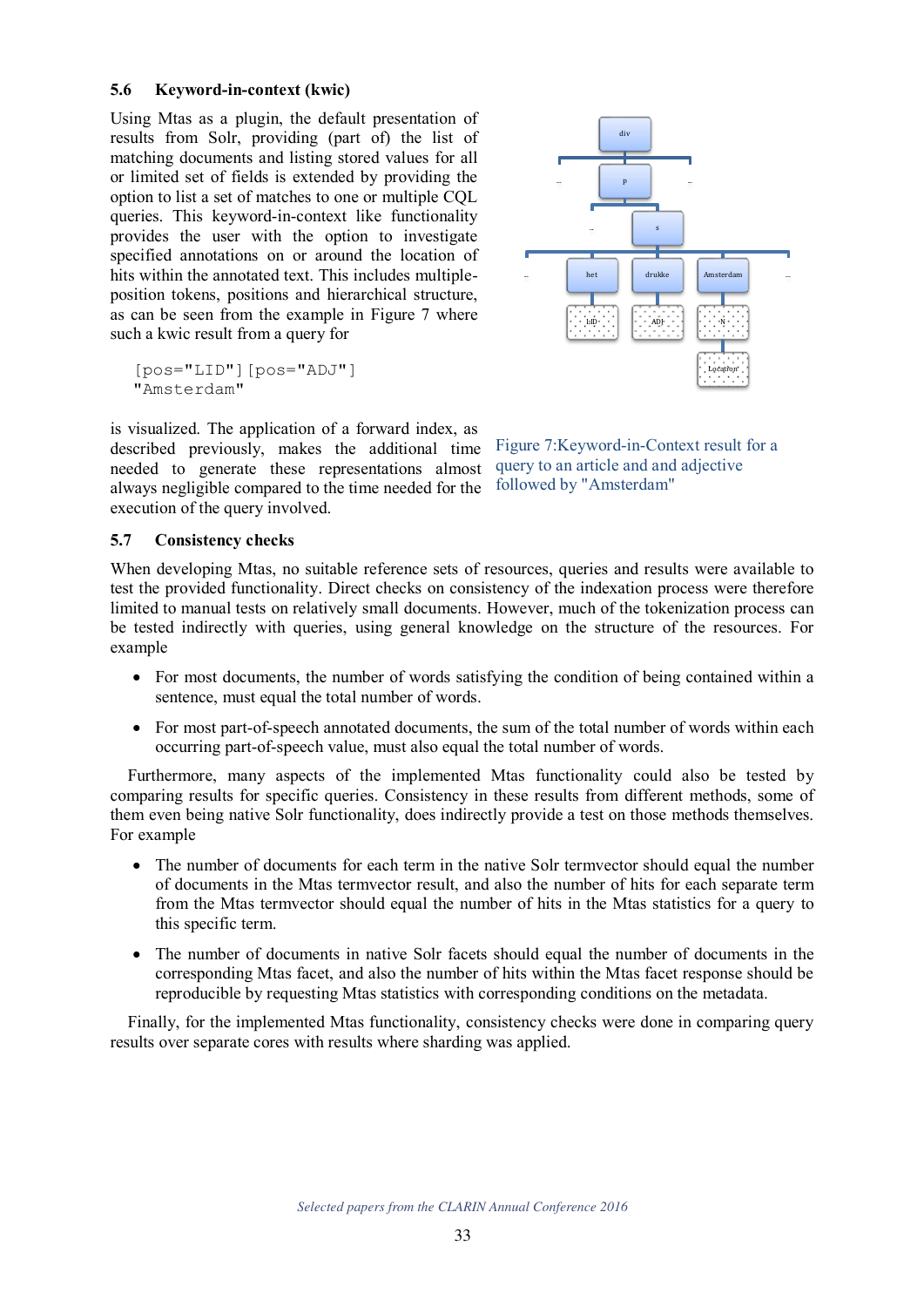# **6 Performance**

Performance measurements strongly depend on the number of documents, document size, type of query performed and available hardware options<sup>7</sup> Together with differences in implemented functionality, this makes it difficult to really compare Mtas performance with e.g. the solutions listed in Table 1. We tried to provide some indication of the performance by including the required search time in most of the previously introduced examples.

The advantages of a distributed setup in the process of adding and updating data have already been mentioned. The influence of distribution on performance of our implemented system can be illustrated more explicitly. For the graph in Figure 8, basic statistics for the number of sentences were computed multiple times for a setup with a single core, and for setups with multiple cores.



Figure 8: Measurements of query time for basic statistics on the number of sentences against number of matching documents for a single core setup, and for setups with multiple cores varying from two to fourteen.

As can be seen from the graph, most measured times for setups with multiple cores lie below the linear trendline from the single core setup. Total query time is likely strongly to be determined by disk access speed, where the spread in time possibly is caused by the availability time being influenced by disk access in the same location shortly before. The upper and lower limit in this band do not seem to be heavily influenced by the number of cores and/or documents.

 7 Underlying hardware platform is Dell PowerEdge R730 - Xeon E5 - 2630L v3 (1.8GHz) - 8 x 16 GB - 2 x 2 TB HDD; currently, with 67 GB of the available 128 GB memory assigned to Solr.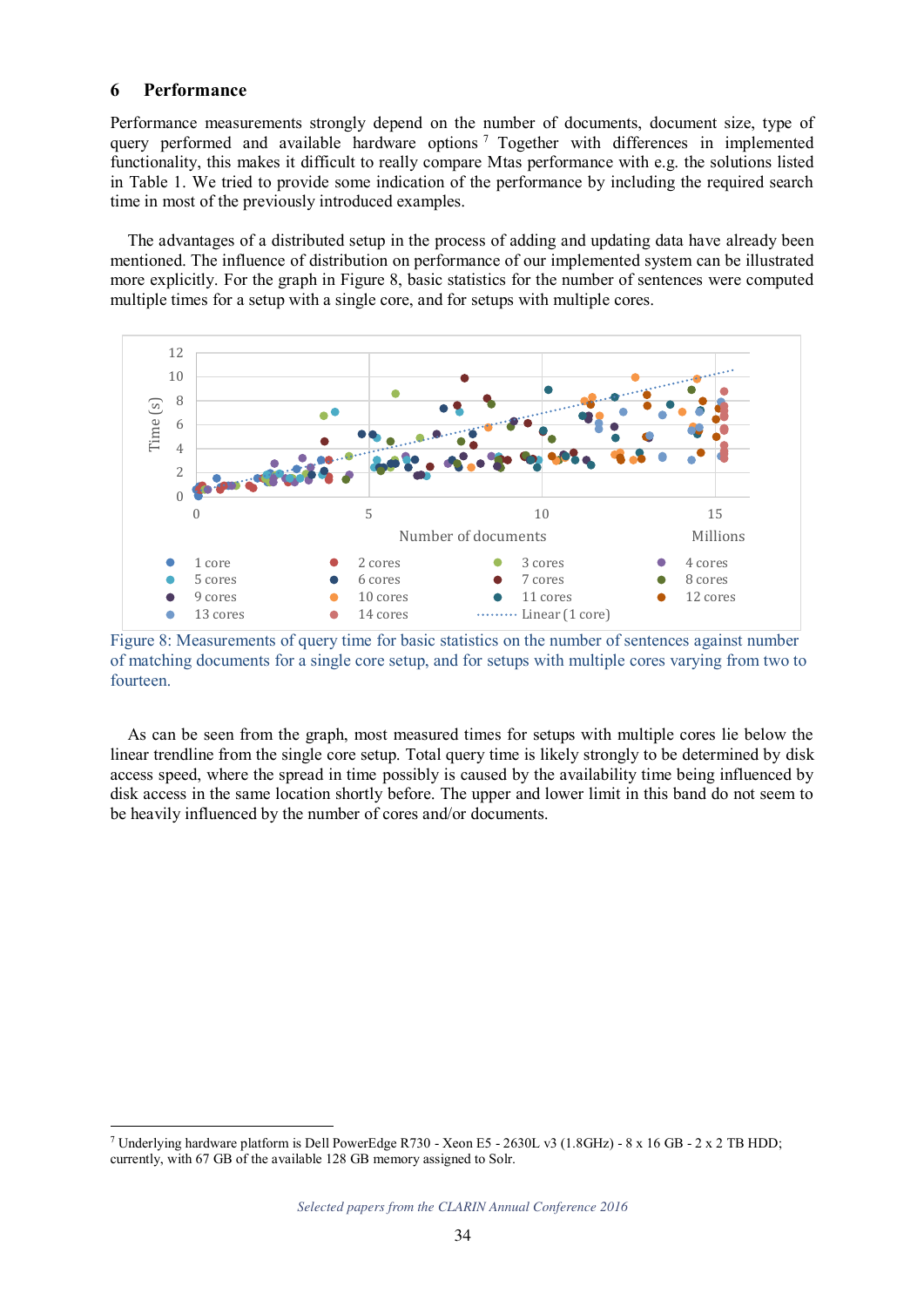

Figure 9: Measurements of query time for computing a termvector against number of matching documents for a single core setup, and for setups with multiple cores varying from two to fourteen.

Another illustration of performance for distributed queries is given in Figure 9, where the required time to compute a termvector sorted by frequency is measured, again in a single and multiple core situation. Again, most measured times for setups with multiple cores lie below the linear trendline from the single core setup. Furthermore, we seem to be able to distinguish two levels in this plot that can be explained by the algorithm used to efficiently compute a termvector over multiple cores. In this approach, sometimes a second termvector has to be computed by individual participating cores to be able to compute the required merged result, especially when the number of documents and/or participating cores increases.

# **7 Conclusion and future work**

We provide a scalable Solr/Lucene based solution, capable of performing CQL queries across a range of annotation formats. Query capabilities have been extended into the statistical domain allowing gathering of statistical information from the retrieved result sets. Our system supports retrieval of termvectors across search results documents. Result delivery features key word in context, listings and groupings.

Although most of the requirements for e.g. the Nederlab project are probably sufficiently covered by the current implementation, multiple additional features seem to be desirable. By using technical or performance related considerations and by watching the search and analysis techniques applied in the research fields involved, several suggestions can be made:

- Exploring the hierarchical structure, already fully integrated in the index structure, is not covered very well in the CQL query language. Further development, e.g. integrating an additional query language to exploit this structure and possibly adjusting the index structure to new types of queries, should preferably be done in collaboration with specialized researchers and based on specific use cases.
- Queries containing CQL conditions seem to perform reasonably well, but little or no attention is paid to including e.g. the number of hits in determining the score value for each document.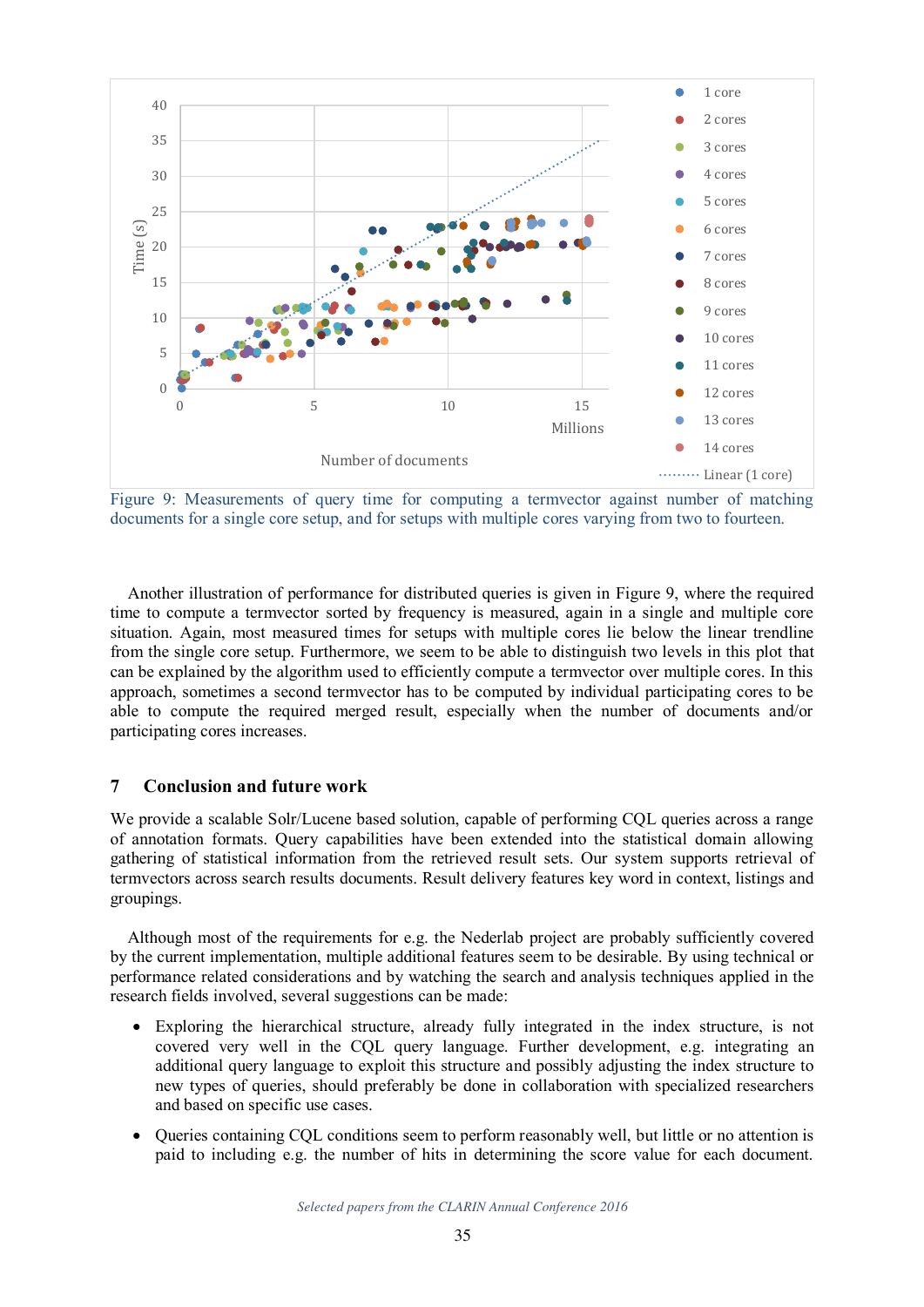Within the use cases at hand, currently no clear thoughts seem to be available with respect to the desired manners of weighing documents. Further adjustments to the scoring mechanism should be accompanied by theory and/or explanations to guarantee acceptance and understanding.

- Within the research areas of use cases involved, new techniques concerning clustering and analysis seem to gain popularity, especially when huge amounts of data are involved. Although some experiments related to these techniques are planned, these projects all seem to rely on very basic and often inefficient use of the possibilities offered by Mtas. Often, users plan to export potentially very large result sets and analyze them with the external tools they are used to. Integrating the computation of e.g. covariance matrices, and furthermore offering options to reuse the found factorizations in further search requests, although probably still keeping the cluster and factorization computations outside Mtas, seems a far more efficient approach, probably also directly applicable by other research projects.
- Whereas currently in Mtas annotated text is assumed to contain a basic granularity on word level, enriched with annotations on both single and multiple word level, some textual data does not completely fit into this scheme. Fully including annotated text containing a translation for example will be problematic, since translations will align probably on sentence or paragraph level, but not (always) on the level of words. Including a decomposition of words into syllables and morphemes also does not seem to fit the current structure.
- As illustrated in examples above, many statistical properties on the number of hits already can be determined. Less attention is paid to e.g. the distribution of these properties within single documents, bootstrapping methods and applying more advanced techniques in comparing documents, although these techniques do seem to applied regularly in the research areas involved.
- Producing termvectors over multiple cores is reasonably fast, but only regular expressions or explicit lists can be used to restrict the outcome. There seems to be a need to reduce these termvectors even further by using conditions on additional layers, e.g. only nouns. To achieve this, without falling back on far less performing grouping methods, adjustments to the indexation process have to be made. This may also improve the speed of other queries involving conditions on multiple annotation levels on the same position or word.
- To get the most relevant terms, TF-IDF for termvectors should be made available as statistic and sort condition, both on document level and for multiple documents within some configurable reference set.

Important for all future development seems to be to focus on a combination of performance and more advanced analysis techniques, preferably driven by use cases from active projects and in collaboration with researchers with experience and basic knowledge of the algorithm involved.